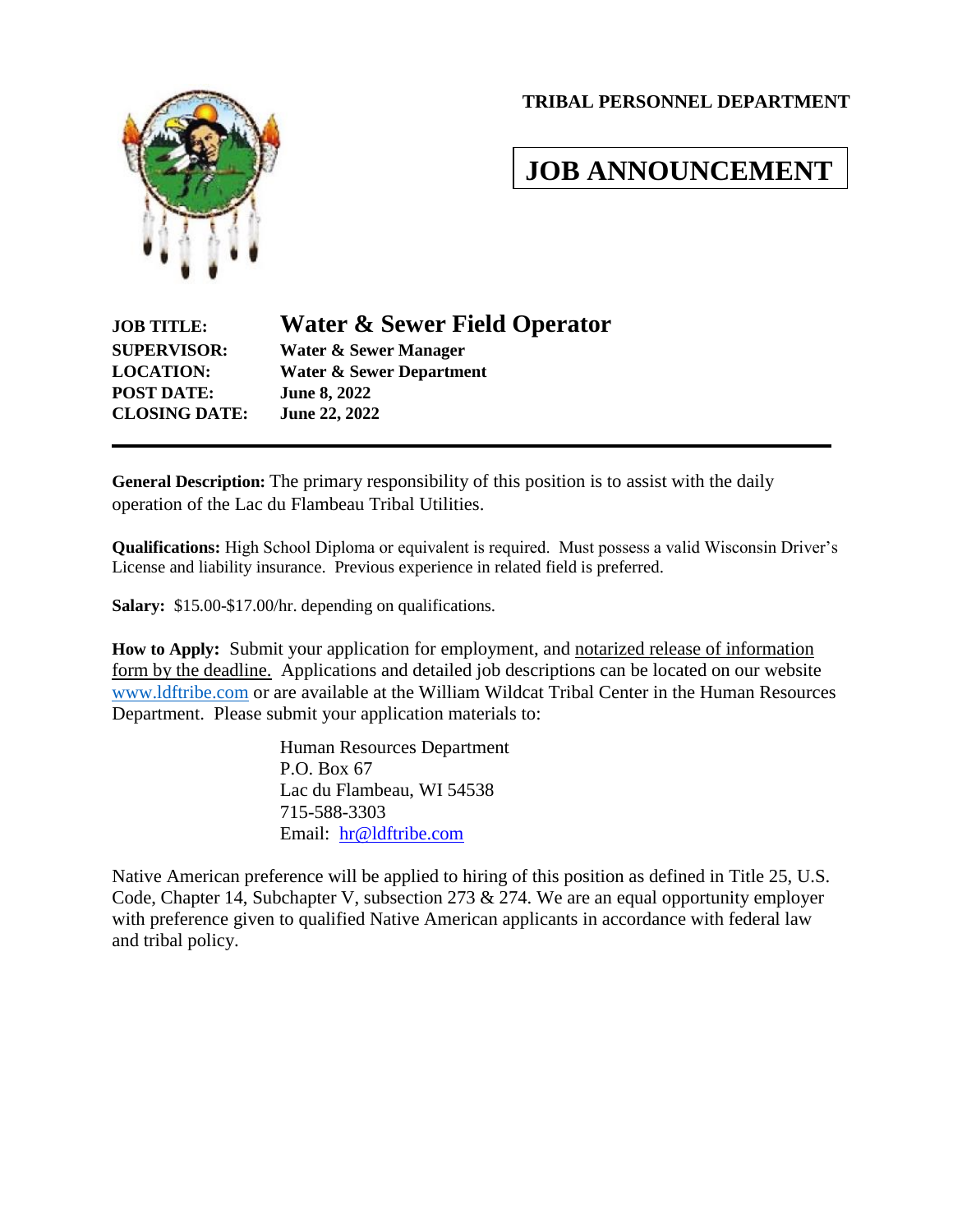#### **Lac du Flambeau Band of Lake Superior Chippewa Indians Nonexempt Position Description**

## **A. TITLE OF POSITION:** Water & Sewer Field Operator

**B. DEPARTMENT:** Water & Sewer Department

## **C. SUPERVISOR'S TITLE:** Water & Sewer Manager

**D. DESCRIPTION OF DUTIES:** The primary responsibility of this position is to assist with the daily operation of the Lac du Flambeau Tribal Utilities. Specific responsibilities include but are not limited to the following:

- 1. Conduct daily inspections and checks at every pump station of each water distribution system and all lift stations of the sewage collection system. Noting abnormalities, defects, malfunctions, and emergency situations and report them as soon as practical to the Supervisor.
- 2. Interpret cycle and hour counters and record daily at all stations.
- 3. Collect bacteriological and chemical water samples.
- 4. Maintain a daily log of all activities.
- 5. Operate septic pumper truck, sewer jetter, back hoe-loader and other major equipment.
- 6. Perform routine maintenance of the sewage stabilization ponds, fencing berms, etc.
- 7. Read and interpret as-built maps of the systems to become familiar with all valve locations.
- 8. Read water meters on a quarterly basis or as directed.
- 9. Schedule will vary, weekends, holidays, and on call 24/7.

# **E. POSITION RELATIONSHIPS:**

- **1. Internal:** Frequent contact with other departments and tribal staff.
- **2. External:** Frequent contact with public and customers.

# **F. SUPERVISORY RESPONSIBILITIES:** None

- **G. SUPERVISION RECEIVED:** Water & Sewer Manager and/or Assistant Manager.
- **H. EDUCATION:** High School Diploma or equivalent required.
- **I. EXPERIENCE:** Work experience in related fields, some formal is preferred. On the job training is provided.
- **J. SKILLS**: Must possess and maintain a valid Wisconsin Driver's License and liability insurance. Must have the ability to receive instruction and supervision in a cooperative manner and accomplish work activities as scheduled.